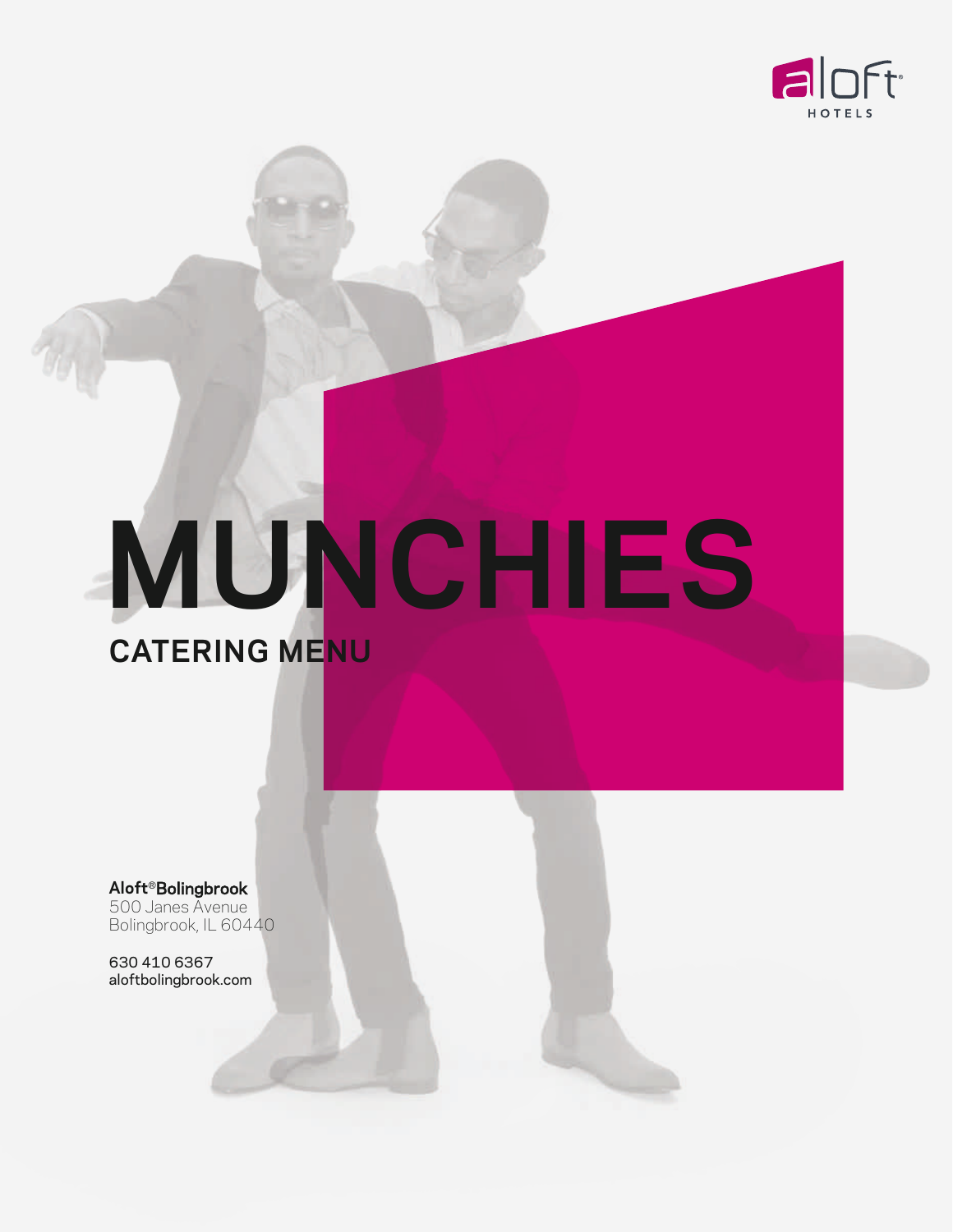

## **MEETING PLANNER PACKAGE**

\$22.95 per personincludes all three breaks

#### **CONTINENTAL**

Assortment of Muffins, Bagels, Donuts, Fresh Whole Fruit, Fruit Preserves, Butter and Margarine, Freshly Brewed Coffee/Decaf, Assorted Teas, Milk, Assorted Juices

#### **MID-MORNING REFRESH**

Freshly Brewed Coffee/Decaf and Hot Teas

#### **Choice of Afternoon Break**

#### **CHOCOLATE FIX**

Assorted Cookies, Fudge Brownies, Milk, Assorted Whole Fruit, Assorted Soft Drinks (Pepsi Products), Bottle Water, Freshly Brewed Coffee/Decaf and Hot Tea

#### **Or**

#### **HEALTHY CHOICE**

Assorted Whole Fruit, Yogurt Parfaits with Fresh Fruit and Granola, Fresh Fruit Cups, Assorted Soft Drinks (Pepsi Products) and Bottled Water

> Consuming raw or undercooked meats, seafood, shellfish or eggs may increase your risk of food borne illness. A 20% service charge of the total food and beverage revenue (plus all applicable taxes) will be added. No other fee or charge is a tip, gratuity, or service charge for any employee.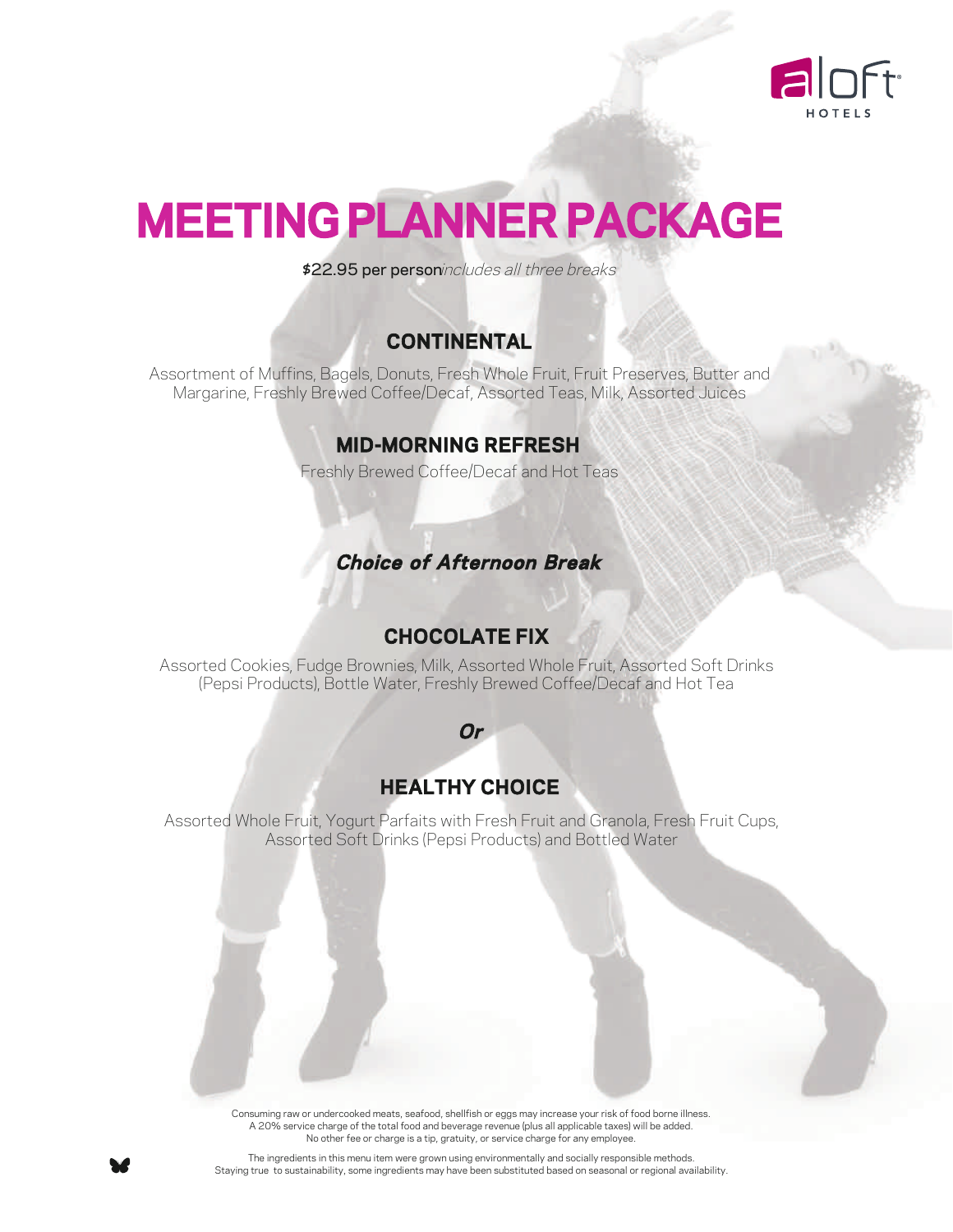

## **BREAKFAST**

#### **AWAKE ALOFT**

Assortment of Scrambled Eggs, Bacon, Tater Tots, Muffins, Bagels, Croissants, Assortment of Fresh Whole Fruit, Fruit Preserves, Butter and Margarine, Cream Cheese, Freshly Brewed Coffee/Decaf, Teas, Milk, Assorted Juices

> \$16.50 per person \*10 person minimum required

#### **CONTINENTAL**

Assortment of Muffins, Bagels, Donuts, Yogurt, Assortment of Fresh Whole Fruit, Fruit Preserves, Butter and Margarine, Cream Cheese, Fresh Brewed Coffee/Decaf, Teas, Milk, Assorted Juices

#### \$11.50 per person

#### **ADD ONS**

| • French Toast Sticks                                    |                                 |  |
|----------------------------------------------------------|---------------------------------|--|
| with Vanilla Frosting, Powdered Sugar, and Fresh Berries | .\$30 half pan<br>\$60 full pan |  |
|                                                          |                                 |  |
| • Yogurt Parfaits - Choice of Strawberry or Plain        |                                 |  |
|                                                          |                                 |  |

Consuming raw or undercooked meats, seafood, shellfish or eggs may increase your risk of food borne illness. A 20% service charge of the total food and beverage revenue (plus all applicable taxes) will be added. No other fee or charge is a tip, gratuity, or service charge for any employee.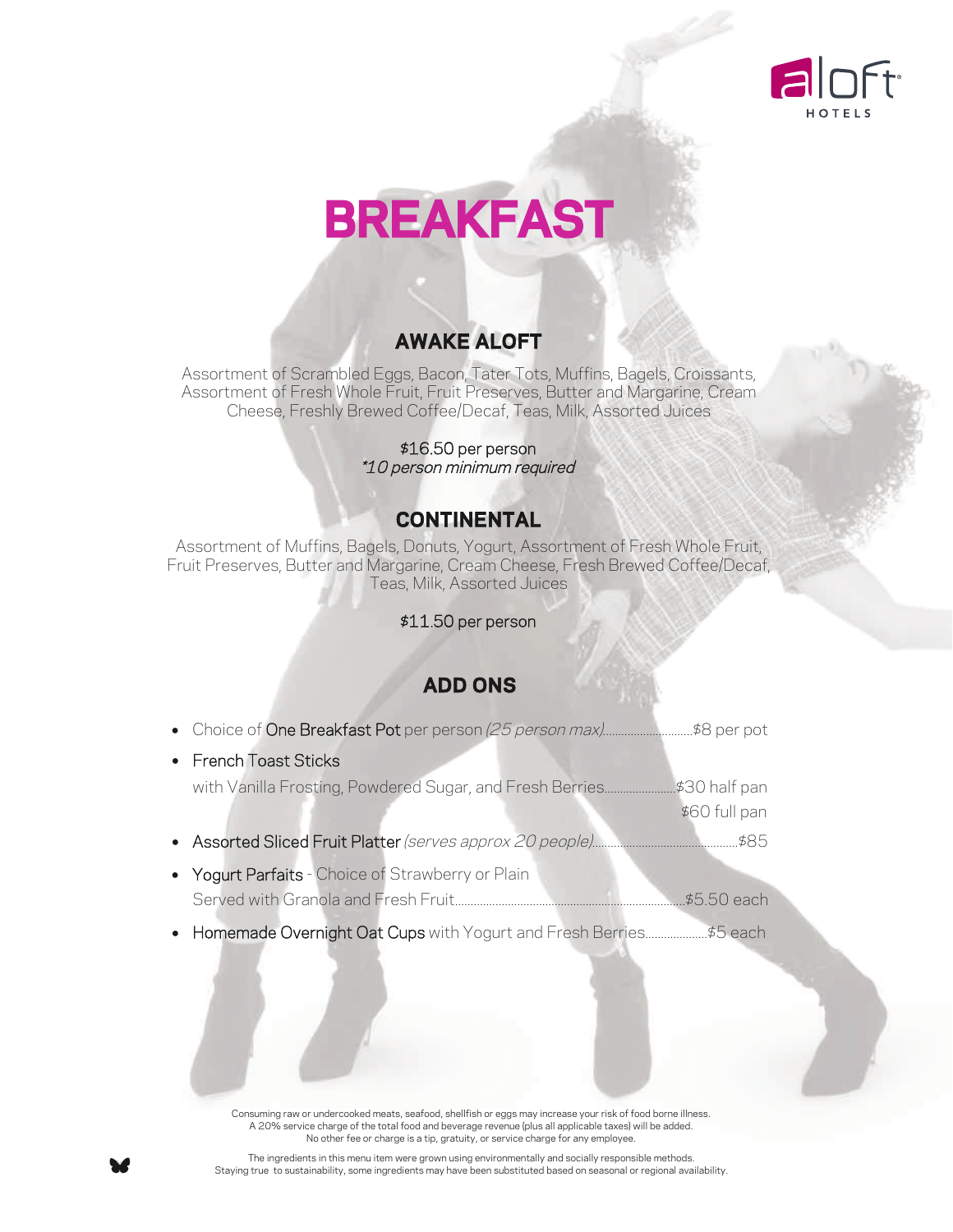



#### **CHOCOLATEFIX**

Assorted Cookies, Fudge Brownies, Fresh Whole Fruit, Milk, Assorted Soft Drinks (Pepsi Products), Bottled Water, Freshly Brewed Coffee/Decaf and Hot Tea

\$9.95 per person

#### **HEALTHYCHOICE**

Assorted Whole Fruit, Yogurt Parfait Cups with Fresh Fruit and Granola, Assorted Snack Bars, Assorted Soft Drinks (Pepsi Products), Bottle Water, Freshly Brewed Coffee/Decaf and Hot Tea

\$12.95 per person

#### **CREATE YOUR OWN BREAK**

|                                                                                                                      | .\$3.50 per person |  |
|----------------------------------------------------------------------------------------------------------------------|--------------------|--|
|                                                                                                                      | .\$1.50 per person |  |
|                                                                                                                      |                    |  |
|                                                                                                                      |                    |  |
| \$6.50 per person<br>Assorted Soft Drinks (Pepsi Products), Bottled Waters, Freshly Brewed Coffee/Decaf and Hot Teas |                    |  |
|                                                                                                                      | \$5.50 per person  |  |
|                                                                                                                      | .\$4.50 per person |  |

Consuming raw or undercooked meats, seafood, shellfish or eggs may increase your risk of food borne illness. A 20% service charge of the total food and beverage revenue (plus all applicable taxes) will be added. No other fee or charge is a tip, gratuity, or service charge for any employee.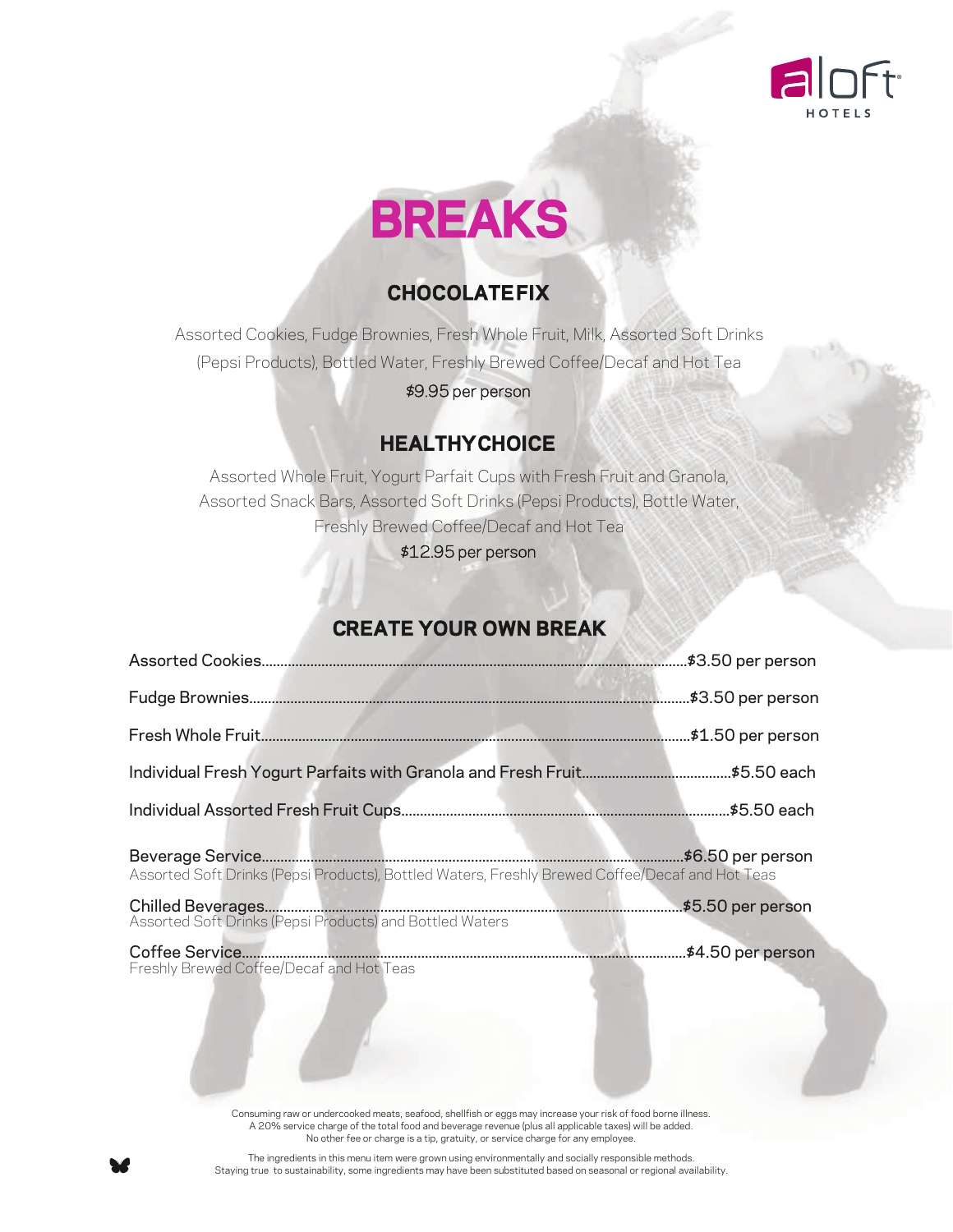

# **LUNCH & DINNER**

#### **BOXED LUNCH**

 \*See attached order guide  **\$16.95 per person**

Individual Box Lunches with Choices of:

• Sandwich or Wrap

- Oatmeal Cookie or Chocolate Chip Cookie
	- BBQ Chips, Plain Chips or Side Salad

#### **SANDWICH PLATTERS \$16.95 per person**

Assorted Ham and Turkey Sandwiches Cut in Half Includes an Assortment of Cookies and Chips, Soft Drinks (Pepsi Products), Bottled Water and Juices

#### **PIZZA BUFFET \$15.95 per person**

Assorted Thin Crust Pizza Includes a Variety of Four Pizzas - Sausage, Cheese, Veggie and Pepperoni, Tossed Green Salad with Assorted Toppings, and Dressings, Assorted Beverages

#### **ASSORTED FLATBREADS \$16.50 per person**

Assorted Flatbread Pizzas Include a Variety of Four Pizzas - Sausage, Cheese, Veggie and Pepperoni, Tossed Green Salad with Assorted Toppings, and Dressings, Assorted Beverages

#### **CHICAGO STYLE PIZZA BUFFET \$19.95 per person**

Variety of Original Deep Dish Chicago Pizza Style Pizzas from Local Pizzaria, Tossed Green Salad with Assorted Toppings and Dressings, Assorted Beverages \* Minimum of 10

Consuming raw or undercooked meats, seafood, shellfish or eggs may increase your risk of food borne illness. A 20% service charge of the total food and beverage revenue (plus all applicable taxes) will be added. No other fee or charge is a tip, gratuity, or service charge for any employee.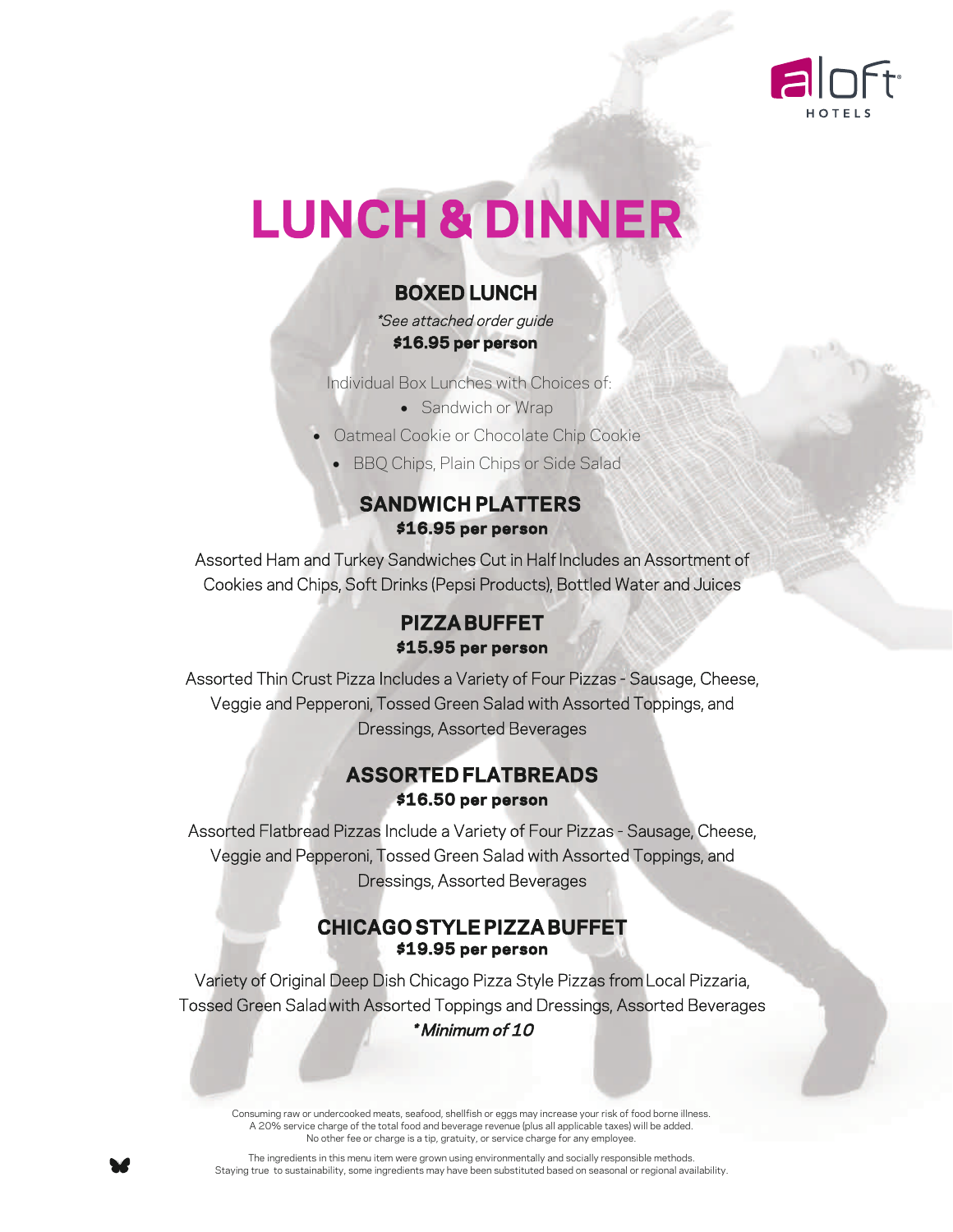

## **LUNCH DINNER (con't)**

#### **SALAD BAR \$12.95 per person**

Assortment of Fresh Organic Salad, Dressings and Toppings - Grape Tomatoes, Red Onion, Black Olives, Cucumbers, Dried Cranberries, Croutons, Grilled Chicken, Quinoa, Bacon Crumbles, and a Variety of Cheese

#### **TACO BUFFET \$19.95 per person**

Choose from the following:

- Korean Pork Tacos Served with Pulled Pork Tossed in Korean BBQ Sauce Topped with Shreded Cabbage and Sesame Asian Vinaigrette
- Crispy Fish Tacos Served with Avocado, Shredded Cabbage and Chipotle Crema

\* Includes Flour Tortillas, Chips and Salsa

CHICKEN WINGS...................................................................Half Pan \$65 / Full Pan \$130 Choose from: Korean BBQ, Buffalo or Sweet Chili \* Add on: Carrots and Celery with Ranch or Bleu Cheese - \$20

BUFFALO CAULIFLOWER BITES.......................................Half Pan \$30 / Full Pan \$60 Cauliflower Baked in Buffalo Sauce Topped with Bleu Cheese

BAKED MAC AND CHEESE...............................................Half Pan \$60 / Full Pan \$120 Corksrew Noodles Baked with Creamy Blend of Cheeses Topped with Bacon

Consuming raw or undercooked meats, seafood, shellfsh or eggs may increase your risk of food borne illness. A 20% service charge of the total food and beverage revenue (plus all applicable taxes) will be added. No other fee or charge is a tip, gratuity, or service charge for any employee.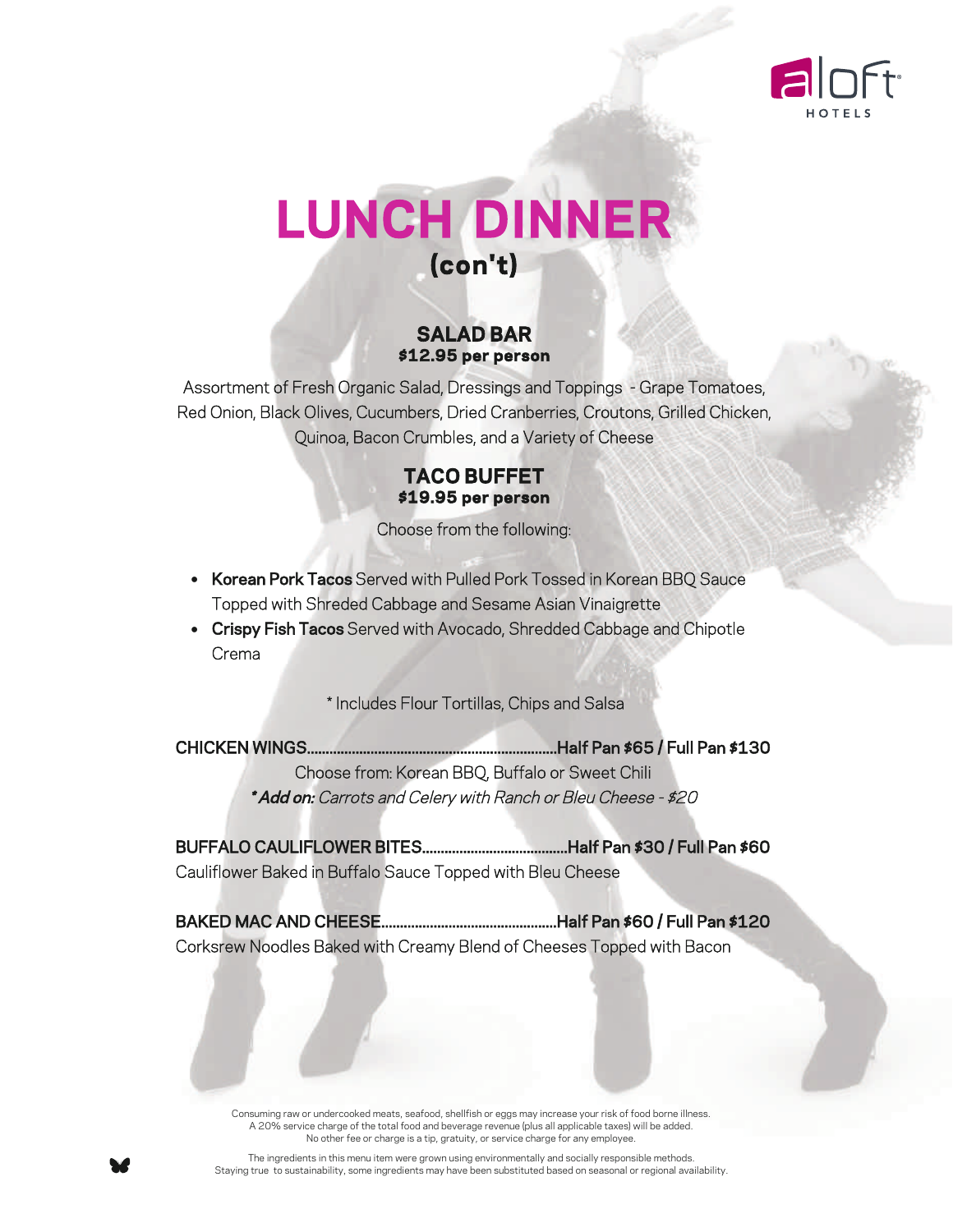

## **BUILD YOUR OWN WEDDING BREAKFAST**



#### Choose 4:

- Coffee (Regular and Decaf)
- Assorted Hot Teas
- Apple Juice
- Orange Juice
- Assorted Soft Drinks
- \_\_\_\_\_ Milk

#### ADD ON:

#### Another Round Bar

Mimosas - 20 / \$100

Bloody Mary's - 20 / \$120

Peach Bellini - 20 / \$120

Consuming raw or undercooked meats, seafood, shellfsh or eggs may increase your risk of food borne illness. A 20% service charge of the total food and beverage revenue (plus all applicable taxes) will be added. No other fee or charge is a tip, gratuity, or service charge for any employee.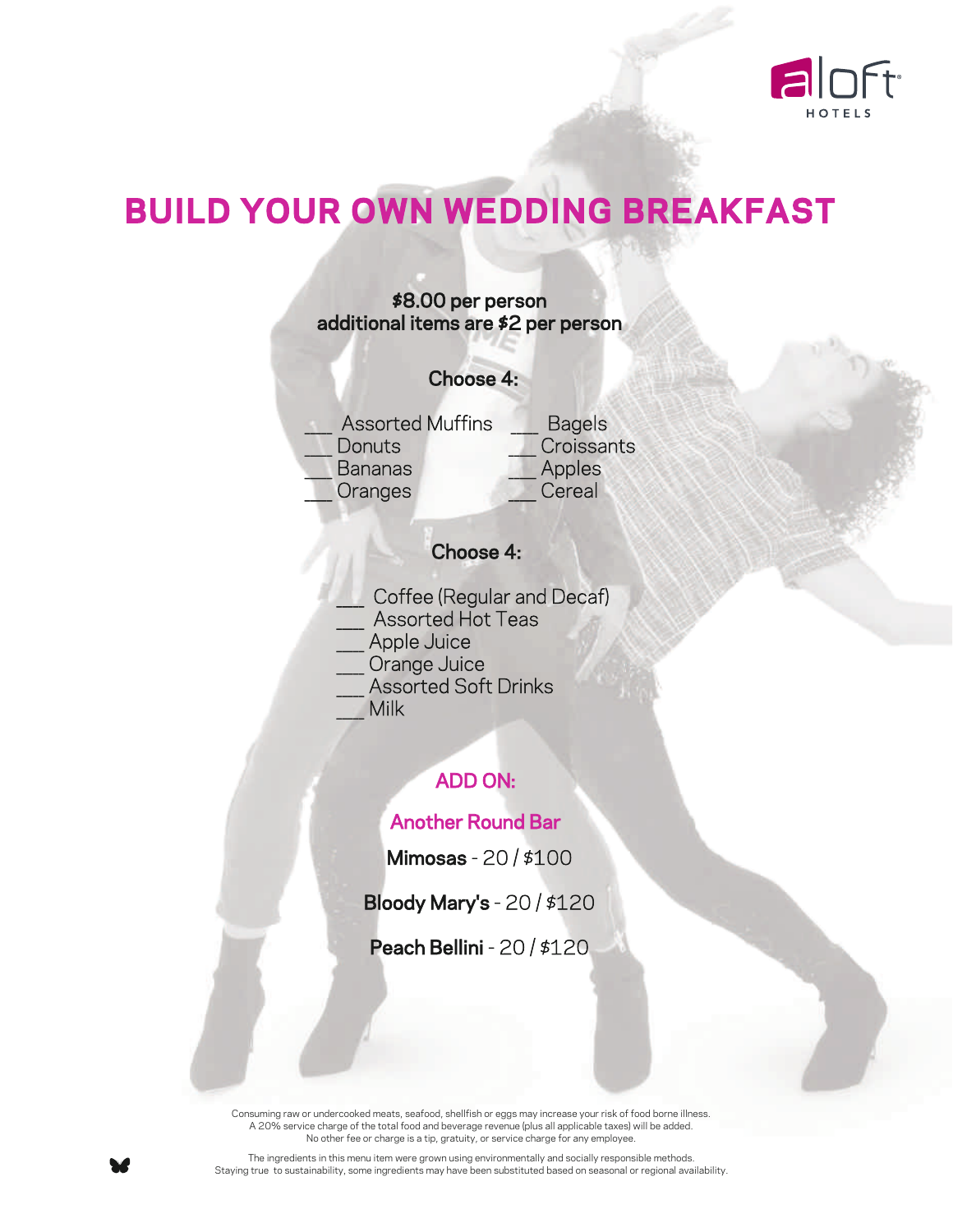

## **BOXED LUNCH ORDER GUIDE**

| Name:                                                                                                                                                                                                                                                           |
|-----------------------------------------------------------------------------------------------------------------------------------------------------------------------------------------------------------------------------------------------------------------|
|                                                                                                                                                                                                                                                                 |
| <b>Sandwich or Wrap</b>                                                                                                                                                                                                                                         |
| Sandwich: Ham Turkey                                                                                                                                                                                                                                            |
| Wrap: Turkey BLT ____ BBQ Chicken and Ranch ____ Veggie                                                                                                                                                                                                         |
| Cookie:<br>Chocolate Chip ______ Oatmeal Raisin                                                                                                                                                                                                                 |
| <b>Chips or Side Salad</b>                                                                                                                                                                                                                                      |
| Chips: BBQ Plain                                                                                                                                                                                                                                                |
| Side Salad: Caesar Manubuse Male and Quinoa                                                                                                                                                                                                                     |
| <b>Dressings:</b> Ranch Bleu Cheese Balsamic Vinaigrette                                                                                                                                                                                                        |
| * Assorted Bottled Beverages Included<br>Consuming raw or undercooked meats, seafood, shellfish or eggs may increase your risk of food borne illness.<br>A 20% service charge of the total food and beverage revenue (plus all applicable taxes) will be added. |

No other fee or charge is a tip, gratuity, or service charge for any employee. The ingredients in this menu item were grown using environmentally and socially responsible methods.

Staying true to sustainability, some ingredients may have been substituted based on seasonal or regional availability.

¥